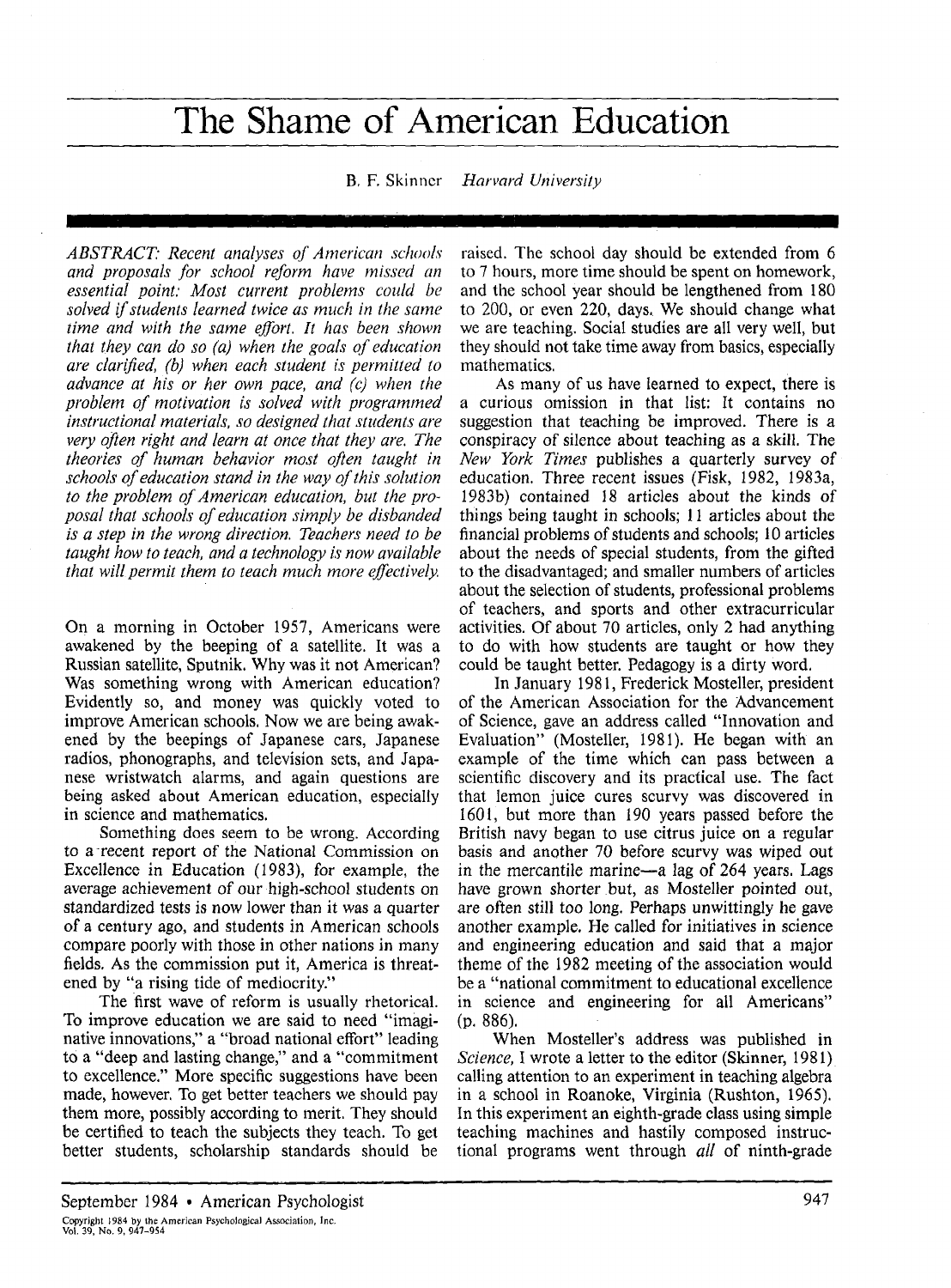algebra in *half a* year. Their grades met ninth-grade norms, and when tested a year later the students remembered rather more than usual. Had American educators decided that that was the way to teach algebra? They had not. The experiment was done in 1960, but education had not yet made any use of it. The lag was already 21 years long.

A month or so later I ran into Mosteller. "Did you see my letter in *Science* about teaching machines?" I asked. "Teaching machines?" he said, puzzled. "Oh, you mean *computers*—teaching machines to *you."* And, of course, he was right. Computer is the current word. But is it the right one? Computers are now badly misnamed. They were designed to compute, but they are not computing when they are processing words, or displaying Pac-Man, or aiding instruction (unless the instruction is in computing). "Computer" has all the respectability of the white-collar executive, whereas "machine" is definitely blue-collar, but let us call things by their right names. Instruction may be "computer aided," and all good instruction must be "interactive," but machines that teach are teaching machines.

I liked the Roanoke experiment because it confirmed something I had said a few years earlier to the effect that with teaching machines and programmed instruction one could teach what is now taught in American schools in half the time with half the effort. I shall not review other evidence that that is true. Instead I shall demonstrate my faith in a technology of teaching by going out on a limb. I claim that the school system of any large American city could be so redesigned, at little or no additional cost, that students would come to school and apply themselves to their work with a minimum of punitive coercion and, with very rare exceptions, learn to read with reasonable ease, express themselves well in speech and writing, and solve a fair range of mathematical problems. I want to talk about why this has not been done.

The teaching machines of 25 years ago were crude, of course, but that is scarcely an explanation. The calculating machines were crude, too, yet they were used until they could be replaced by something better. The hardware problem has now been solved, but resistance to a technology of teaching survives. The rank commercialism which quickly engulfed the field of teaching machines is another possible explanation. Too many people rushed in to write bad programs and make promises that could not be kept. But that should not have concealed the value of programmed instruction for so many years. There is more than that to be said for the marketplace in the selection of a better mousetrap.

#### **Psychological Roadblocks**

I shall argue that educators have not seized this chance to solve their problems because the solution conflicts with deeply entrenched views of human behavior, and that these views are too strongly supported by current psychology. Humanistic psychologists, for example, tend to feel threatened by any kind of scientific analysis of human behavior, particularly if it leads to a "technology" that can be used to intervene in people's lives. A technology of teaching is especially threatening. Carl Rogers has said that teaching is vastly overrated, and Ivan Illich has called for the de-schooling of society. I dealt .with the problem in *Beyond Freedom and Dignity* (Skinner, 1971). To give a single example, we do not like to be told something we already know, for we can then no longer claim credit for having known it.

To solve that problem, Plato tried to show that students already possess knowledge and have only to be shown that they possess it. But the famous scene in Plato's *Meno* in which Socrates shows that the slaveboy already knows Pythagoras's theorem for doubling the square is one of the great intellectual hoaxes of all time. The slaveboy agrees with everything Socrates says, but there is no evidence whatsoever that he could then go through the proof by himself. Indeed, Socrates says that the boy would need to be taken through it many times before he could do so.

Cognitive psychology is causing much more trouble, but in a different way. It is hard to be precise because the field is usually presented in what we may call a cognitive style. For example, a pamphlet of the National Institute of Education (1980) quotes with approval the contention that "at the present time, modern cognitive psychology is the dominant theoretical force in psychological science as opposed to the first half of the century when behavioristic, anti-mentalistic stimulus-response theories of learning were in the ascendance" (p. 391). (The writer means "ascendant.") The pamphlet tells us that cognitive science studies learning, but not in quite those words. Instead, cognitive science is said to be "characterized by a concern with understanding the mechanisms by which human beings carry out complex intellectual activities including learning" (p. 391). The pamphlet also says that cognitive science can help construct tests that will tell us more about what a student has learned and hence how to teach better, but here is the way it says this: "Attention will be placed on two specific topics: Applications

An earlier version of this article was given as the Bode Lecture at Ohio State University, April 8, 1981.

Requests for reprints should be sent to B. F. Skinner, Harvard University, Department of Psychology and Social Relations, William James Hall, 33 Kirkland Street, Cambridge, Massachusetts 02138.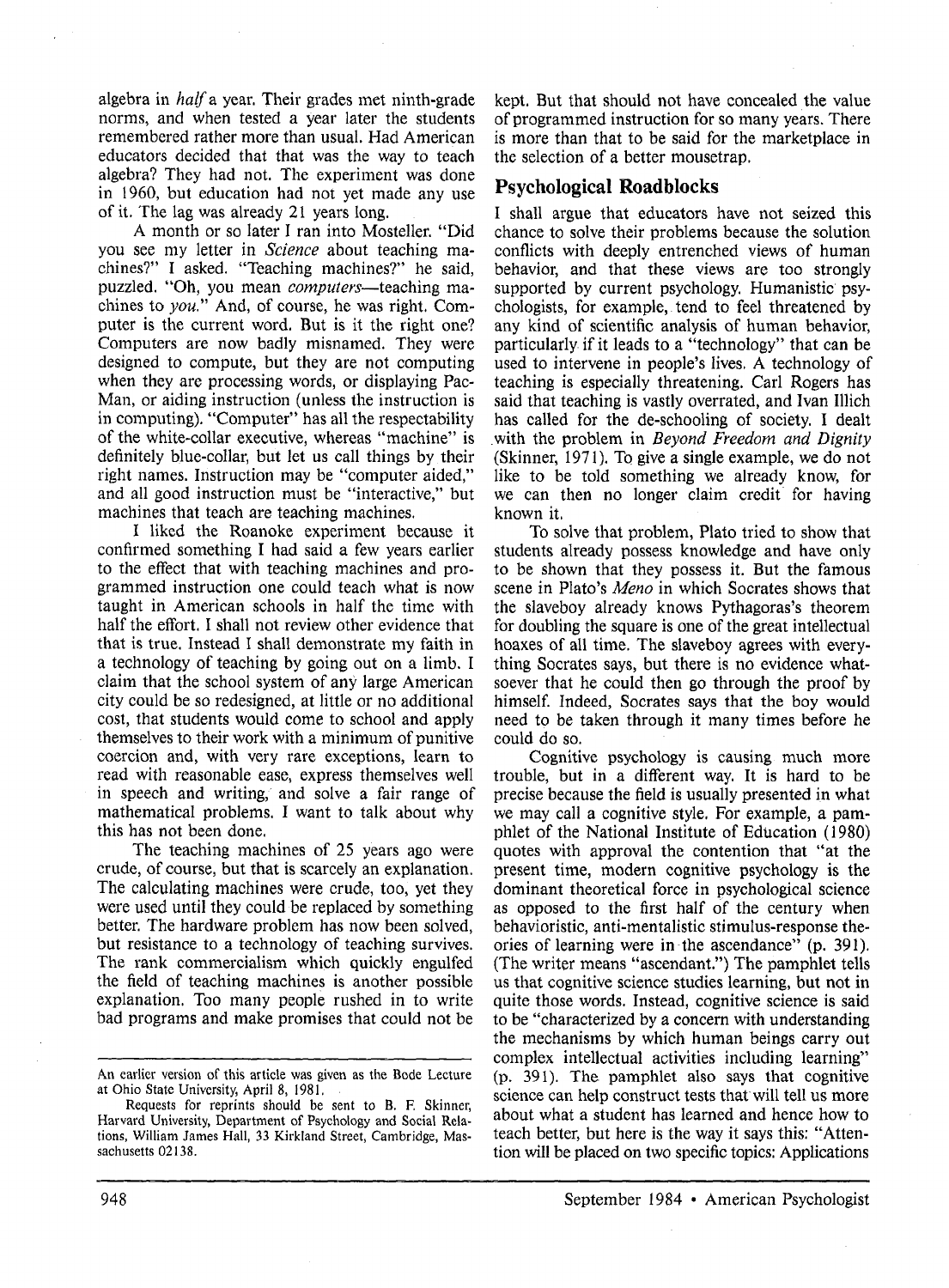of cognitive models of the knowledge structure of various subject matters and of learning and problem solving to construction of tests that identify processes underlying test answers, analyze errors, and provide information about what students know and don't know, and strategies for integrating testing information with instructional decisions" (p. 393). Notice especially the cognitive style in the last phrase—the question is not "whether test results can suggest better ways of teaching" but "whether there are strategies for integrating testing information with instructional decisions."

The Commission on Behavioral and Social Sciences and Education of the National Research Council (1984) provides a more recent example in its announcement of a biennial program plan covering the period 1 May 1983 to 30 April 1985. The commission will take advantage of "significant advances .. . in the cognitive sciences" (p. 41). Will it study learning? Well, not exactly. The members will "direct their attention to studies of fundamental processes underlying the nature and development of learning" (p. 41). Why do cognitive psychologists not tell us frankly what they are up to? Is it possible that they themselves do not really know?

Cognitive psychology is certainly in the ascendant. The word *cognitive* is sprinkled through the psychological literature like salt—and, like salt, not so much for any flavor of its own but to bring out the flavor of other things, things which a quarter of a century ago would have been called by other names. The heading of an article in a recent issue of the APA *Monitor* (Turkington, 1983) tells us that "cognitive deficits" are important in understanding alcoholism. In the text we leam simply that alcoholics show losses in perception and motor skills. Perception and motor skills used to be fields of psychology; now they are fields of cognitive science. Nothing has been changed except the name, and the change has been made for suspicious reasons. There is a sense of profundity about "cognitive deficits," but it does not take us any deeper into the subject.

Much of the vogue of cognitive science is due to advances in computer technology. The computer offers an appealing simplification of some old psychological problems. Sensation and perception are reduced to input; learning and memory to the processing, storage, and retrieval of information; and action to output. It is very much like the old stimulus-response formula patched up with intervening variables. To say that students process information is to use a doubtful metaphor, and how they process information is still the old question of how they learn.

Cognitive psychology also gains prestige from its alignment with brain research. Interesting things are certainly being discovered about the biochemistry and circuitry of the brain, but we are still a long way from knowing what is happening in the brain as behavior is shaped and maintained by contingencies of reinforcement, and that means that we are a long way from help in designing useful instructional practices,

Cognitive science is also said to be supported by modern linguistics, a topic to which I am particularly sensitive. Programmed instruction emerged from my analysis of verbal behavior (Skinner, 1957), which linguists, particularly generative grammarians, have, of course, attacked. So far as I know they have offered no equally effective practices. One might expect them to have improved the teaching of languages, but almost all language laboratories still work in particularly outmoded ways, and language instruction is one of the principal failures of precollege education.

Psycholinguistics moves in essentially the same direction in its hopeless commitment to development. Behavior is said to change in ways determined by its structure. The change may be a function of age, but age is not a variable that one can manipulate. The extent to which developmentalism has encouraged a neglect of more useful ways of changing behavior is shown by a recent report (Siegler, 1983) in which the number of studies concerned with the development of behavior in children was found to have skyrocketed, whereas the number concerned with how children learn has dropped to a point at which the researcher could scarcely find any examples at all.

There are many fine cognitive psychologists who are doing fine research, but they are not the cognitive psychologists who for 25 years have been promising great advances in education. A short paper published in *Science* last April (Resnick, 1983) asserts that "recent findings in cognitive science suggest new approaches to teaching in science and mathematics" (p. 477), but the examples given, when expressed in noncognitive style, are simply these: (a) Students learn about the world in "naive" ways before they study science; (b) naive theories interfere with learning scientific theories; (c) we should therefore teach science as early as possible; (d) many problems are not solved exclusively with mathematics; qualitative experience is important; (e) students learn more than isolated facts; they learn how facts are related to each other; and (f) students relate what they are learning to what they already know. If these are *recent* findings, where has cognitive science been?

Cognitive psychology is frequently presented as a revolt against behaviorism, but it is not a revolt; it is a retreat. Everyday English is full of terms derived from ancient explanations of human behavior. We spoke that language when we were young.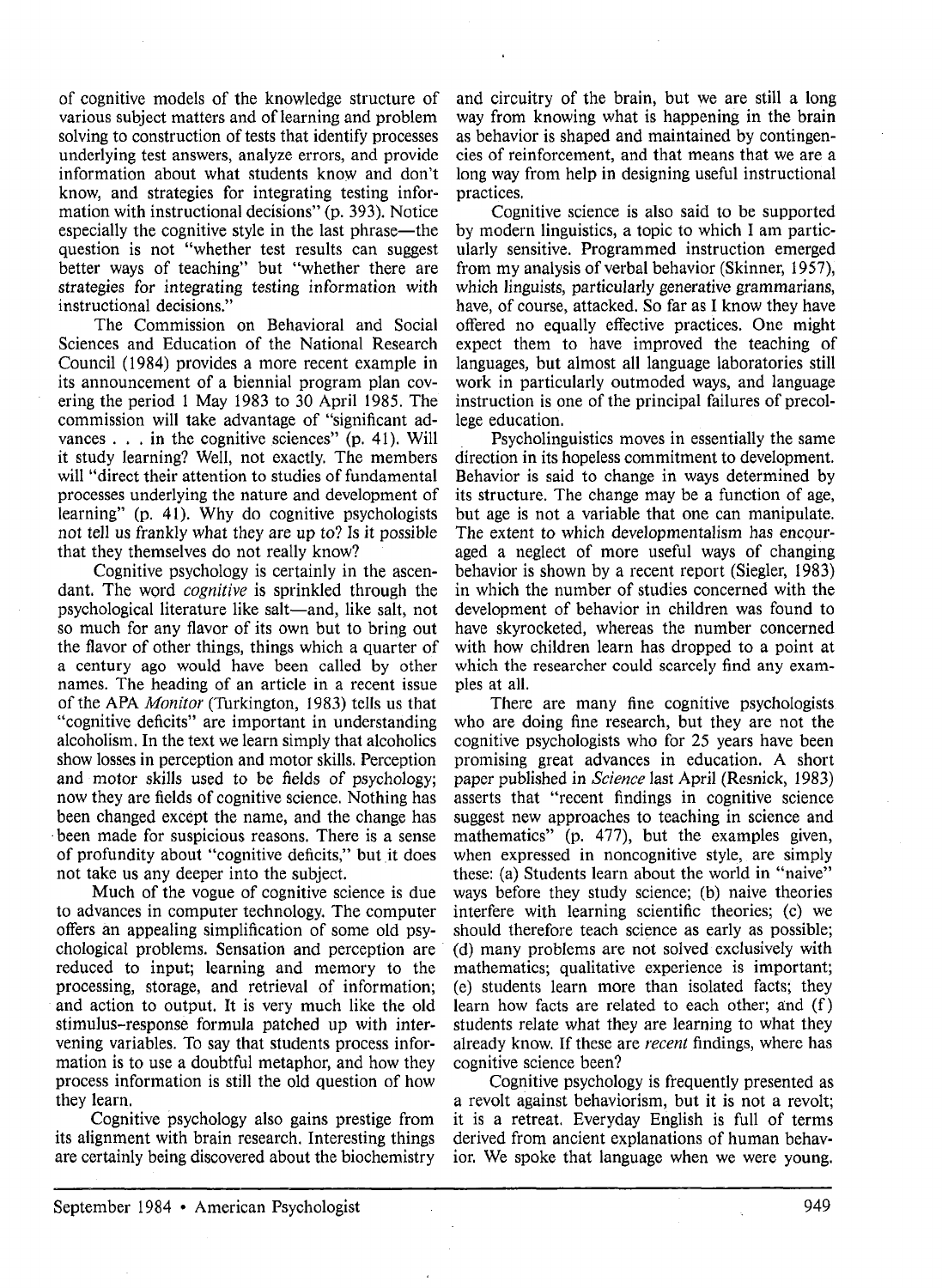When we went out into the world and became psychologists, we learned to speak in other ways but made mistakes for which we were punished. But now we can relax. Cognitive psychology is Old Home Week. We are back among friends speaking the language we spoke when we were growing up. We can talk about love and will and ideas and memories and feelings and states of mind, and no one will ask us what we mean; no one will raise an eyebrow.

#### **Schools of Education**

Psychological theories come into the hands of teachers through schools of education and teachers' colleges, and it is there, I think, that we must lay the major blame for what is happening in American education. In a recent article in the *New York Times* (Botstein, 1983), President Leon Botstein of Bard College proposed that schools of education, teachers' colleges, and departments of education simply be disbanded. But he gave a different reason. He said that schools of that sort "placed too great an emphasis on pedagogical techniques and psychological studies" (p. 64), when they should be teaching the subjects the teachers will eventually teach. But disbanding such schools is certainly a move in the wrong direction. It has long been said that college teaching is the only profession for which there is no professional training. Would-be doctors go to medical schools, would-be lawyers go to law schools, and would-be engineers go to institutes of technology, but would-be college teachers just start teaching. Fortunately it is recognized that grade- and highschool teachers need to learn to teach. The trouble is, they are not being taught in effective ways. The commitment to humanistic and cognitive psychology is only part of the problem.

Equally damaging is the assumption that teaching can be adequately discussed in everyday English. The appeal to laymanship is attractive. At the "Convocation on Science and Mathematics, in the Schools" called by the National Academies of Sciences and Engineering, one member said that "what we need are bright, energetic, dedicated young people, trained in mathematics .. . science .. . or technology, mixing it up with 6- to 13-year-old kids in the classroom" (Raizen, 1983, p. 19). The problem is too grave to be solved in any such way. The first page of the report notes with approval that "if there is one American enterprise that is local in its design and control it is education" (p. 1). That is held to be a virtue. But certainly the commission would not approve similar statements about medicine, law, or science and technology. Why should the community decide how children are to be taught? The commission is actually pointing to one explanation of why education is failing.

We must beware of the fallacy of the good teacher and the good student. There are many good teachers who have not needed to learn to teach. They would be good at almost anything they tried. There are many good students who scarcely need to be taught. Put a good teacher and a good student together and you have what seems to be an ideal instructional setting. But it is disastrous to take it as a model to be followed in our schools, where hundreds of thousands of teachers must teach millions of students. Teachers must learn how to teach, and they must be taught by schools of education. They need only to be taught more effective ways of teaching.

### **A Solution**

We could solve our major problems in education if students learned more during each day in school. That does not mean a longer day or year or more homework. It simply means using time more efficiently. Such a solution is not considered in any of the reports I have mentioned—whether from the National Institute of Education, the American Association for the Advancement of Science, the National Research Council, or the National Academies of Sciences and Engineering. Nevertheless, it is within easy reach. Here is all that needs to be done.

1. Be clear about what is to be taught. When I once explained to a group of grade-school teachers how I would teach children to spell words, one of them said, "Yes, but can you teach spelling?" For him, students spelled words correctly not because they had learned to do so but because they had acquired a special ability. When I told a physicist colleague about the Roanoke experiment in teaching algebra, he said, "Yes, but did they learn algebra?" For him, algebra was more than solving certain kinds of problems; it was a mental faculty. No doubt the more words you learn to spell the easier it is to spell new words, and the more problems you solve in algebra the easier it is to solve new problems. What eventually emerges is often called *intuition.* We do not know what it is, but we can certainly say that no teacher has ever taught it directly, nor has any student ever displayed it without first learning to do the kinds of things it supposedly replaces.

2. Teach first things first. It is tempting to move too quickly to final products. I once asked a leader of the "new math" what he wanted students to be able to do. He was rather puzzled and then said, "I suppose I just want them to be able to follow a logical line of reasoning." That does not tell a teacher where to start or, indeed, how to proceed at any point. I once asked a colleague what he wanted his students to do as a result of having taken his introductory course in physics. "Well," he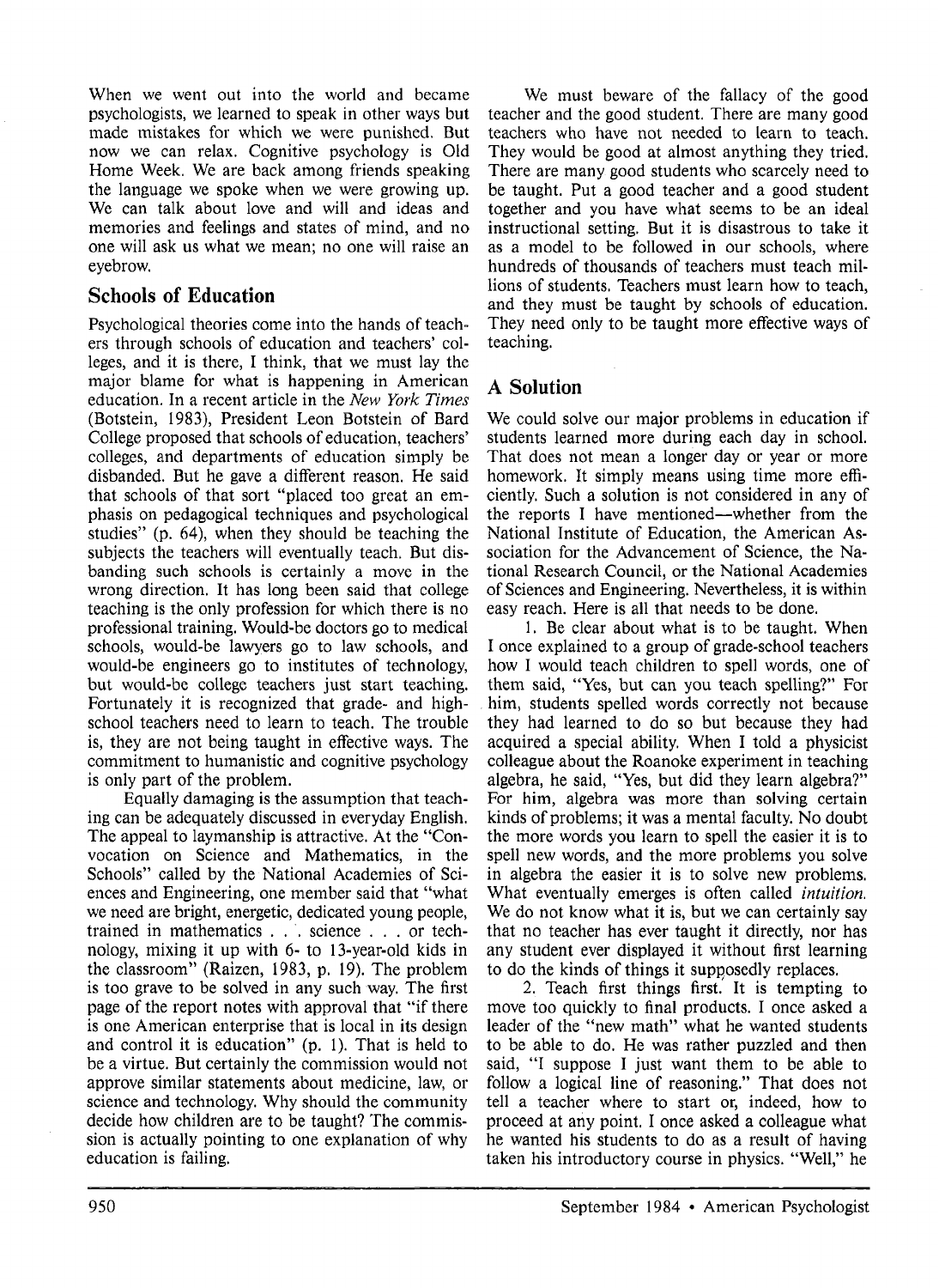said, "I guess I've never thought about it that way." I'm afraid he spoke for most of the profession.

Among the ultimate but useless goals of education is "excellence." A candidate for president recently said that he would let local communities decide what that meant. "I am not going to try to define excellence for them," he said, and wisely so. Another useless ultimate goal is "creativity." It is said that students should do more than what they have been taught to do. They should be creative. But does it help to say that they must acquire creativity? More than 300 years ago, Moliere wrote a famous line: "I am asked by the learned doctors for the cause and reason why opium puts one to sleep, to which I reply that there is in it a soporific virtue, the nature of which is to lull the senses." Two or three years ago an article in *Science* pointed out that 90% of scientific innovations were accomplished by fewer than 10% of scientists. The explanation, it was said, was that only a few scientists possess creativity. Moliere's audiences laughed. Eventually some students behave in creative ways, but they must have something to be creative with and that must be taught first. Then they can be taught to multiply the variations which give rise to new and interesting forms of behavior. (Creativity, incidentally, is often said to be beyond a science of behavior, and it would be if that science were a matter of stimulus and response. By emphasizing the selective action of consequences, however, the experimental analysis of behavior deals with the creation of behavior precisely as Darwin dealt with the creation of species.)

3. Stop making all students advance at essentially the same rate. The phalanx was a great military invention, but it has long been out of date, and it should be out of date in American schools. Students are still expected to move from kindergarten through high school in 12 years, and we all know what is wrong: Those who could move faster are held back, and those who need more time fall farther and farther behind. We could double the efficiency of education with one change alone—by letting each student move at his or her own pace. (I wish I could blame this costly mistake on developmental psychology, because it is such a beautiful example of its major principle, but the timing is out of joint.)

No teacher can teach a class of 30 or 40 students and allow each to progress at an optimal speed. Tracking is too feeble a remedy. We must turn to individual instruments for part of the school curriculum. The report of the convocation held by the National Academies of Sciences and Engineering refers to "new technologies" which "can be used to extend the educational process, to supplement the teacher's role in new and imaginative ways" (Raizen, 1983, p. 15), but no great enthusiasm is shown.

Thirty years ago educational television was promising, but the promise has not been kept. The report alludes to "computer-aided instruction" but calls it the latest "rage of education" and insists that "the primary use of the computer is for drill" (p. 15). (Properly programmed instruction is *never* drill if that means going over material again and again until it is learned.) The report also contains a timid allusion to "low-cost teaching stations that can be controlled by the learner" (p. 15), but evidently these stations are merely to give the student access to video material rather than to programs.

4. Program the subject matter. The heart of the teaching machine, call it what you will, is the programming of instruction—an advance not mentioned in any of the reports I have cited. Standard texts are designed to be read by the student, who will then discuss what they say with a teacher or take a test to see how much has been learned. Material prepared for individual study is different. It first induces students to say or do the things they are to learn to say or do. Their behavior is thus "primed" in the sense of being brought out for the first time. Until the behavior has acquired more strength, it may need to be prompted. Primes and prompts must then be carefully "vanished" until the behavior occurs without help. At that point the reinforcing consequences of being right are most effective in building and sustaining an enduring repertoire.

Working through a program is really a process of discovery, but not in the sense in which that word is currently used in education. We discover many things in the world around us, and that is usually better than being told about them, but as individuals we can discover only a very small part of the world. Mathematics has been discovered very slowly and painfully over thousands of years. Students discover it as they go through a program, but not in the sense of doing something for the first time in history. Trying to teach mathematics or science as if the students themselves were discovering things for the first time is not an efficient way of teaching the very skills with which, in the long run, a student may, with luck, actually make a genuine discovery.

When students move through well-constructed programs at their own pace, the so-called problem of motivation is automatically solved. For thousands of years students have studied to avoid the consequences of not studying, Punitive sanctions still survive, disguised in various ways, but the world is changing, and they are no longer easily imposed. The great mistake of progressive education was to try to replace them with natural curiosity. Teachers were to bring the real world into the classroom to arouse the students' interest. The inevitable result was a neglect of subjects in which children were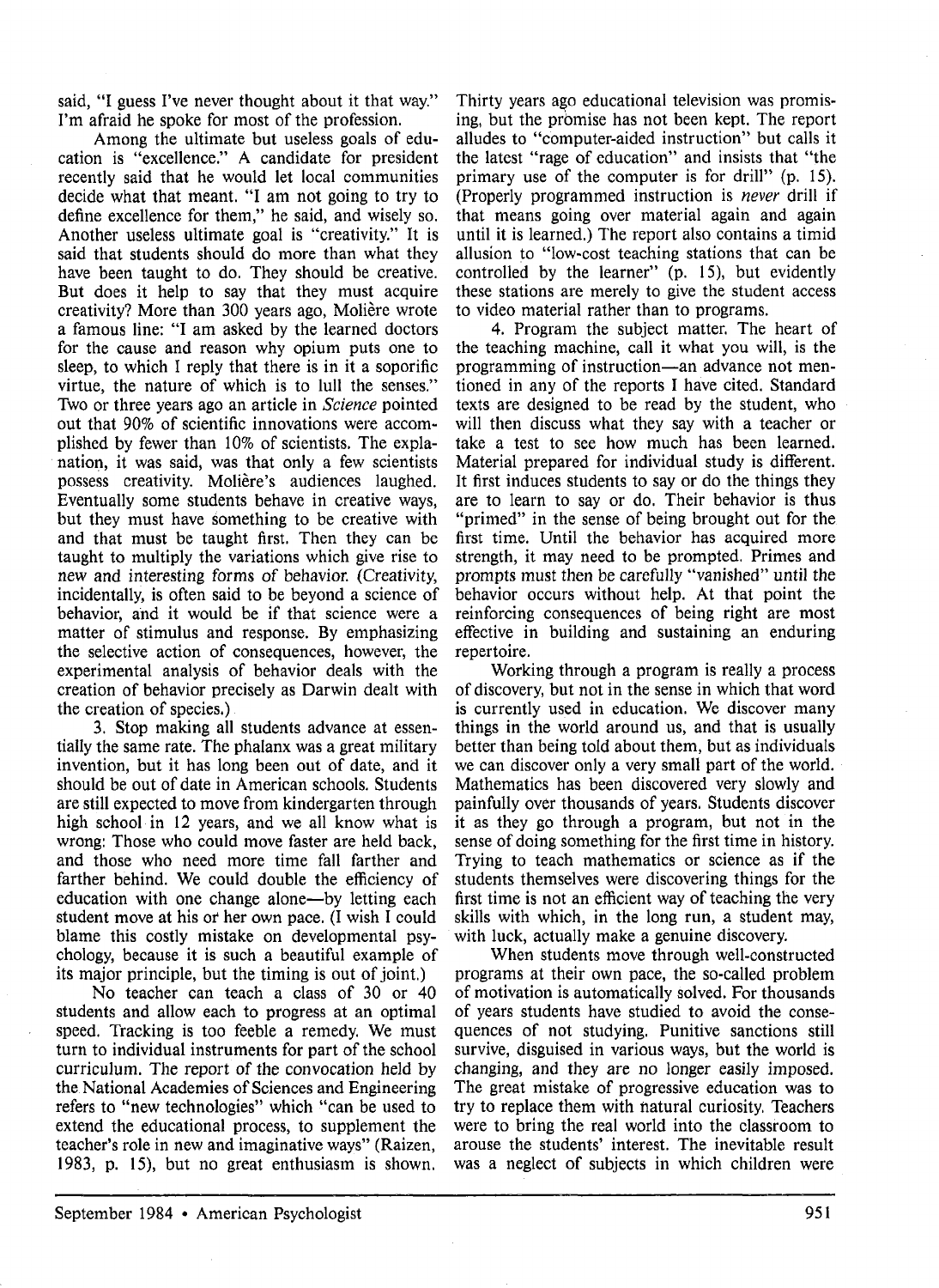seldom naturally interested—in particular, the socalled basics. One solution is to make some of the natural reinforcers—goods or privileges—artificially contingent upon basic behavior, as in a token economy. Such contingencies can be justified if they correct a lethargic or disordered classroom, but there should be no lethargy or disorder. It is characteristic of the human species that successful action is automatically reinforced. The fascination of video games is adequate proof. What would industrialists not give to see their workers as absorbed in their work as young people in a video arcade? What would teachers not give to see their students applying themselves with the same eagerness? (For that matter, what would any of us not give to see ourselves as much in love with our work?) But there is no mystery; it is all a matter of the scheduling of reinforcements.

A good program of instruction guarantees a great deal of successful action. Students do not need to have a natural interest in what they are doing, and subject matters do not need to be dressed up to attract attention. No one really cares whether Pac-Man gobbles up all those little spots on the screen. Indeed, as soon as the screen is cleared, the player covers it again with little spots to be gobbled up. What is reinforcing is successful play, and in a welldesigned instructional program students gobble up their assignments. I saw them doing that when I visited the project in Roanoke with its director, Allen Calvin. We entered a room in which 30 or 40 eighth-grade students were at their desks working on rather crude teaching machines. When I said I was surprised that they paid no attention to us, Calvin proposed a better demonstration. He asked me to keep my eye on the students and then went up on the teacher's platform. He jumped in the air and came down with a loud bang. Not a single student looked up. Students do not have to be made to study. Abundant reinforcement is enough, and good programming provides it.

### **The Teacher**

Individually programmed instruction has much to offer teachers. It makes very few demands upon them. Paraprofessionals may take over some of their chores. That is not a reflection on teachers or a threat to their profession. There is much that only teachers can do, and they can do it as soon as they have been freed of unnecessary tasks.

Some things they can do are to talk to and listen to students and read what students write. A recent study (Goodlad, 1983) found that teachers are responding to things that students say during only 5% of the school day. If that is so, it is not surprising that one of the strongest complaints against

our schools is that students do not learn to express themselves.

If given a chance, teachers can also be interesting and sympathetic companions. It is a difficult assignment in a claSsroom in which order is maintained by punitive sanctions. The word *discipline* has come a long way from its association with *disciple* as one who understands.

Success and progress are the very stuff on which programmed instruction feeds. They should also be the stuff that makes teaching worthwhile as a profession. Just as students must not only learn but know that they are learning, so teachers must not only teach but know that they are teaching. Burnout is usually regarded as the result of abusive treatment by students, but it can be as much the result of looking back upon a day in the classroom and wondering what one has accomplished. Along with a sense of satisfaction goes a place in the community. One proposed remedy for American education is to give teachers greater respect, but that is putting it the wrong way around. Let them teach twice as much in the same time and with the same effort, and they will be held in greater respect.

## **The Establishment**

The effect on the educational establishment may be much more disturbing. Almost 60 years ago Sidney Pressey invented a simple teaching machine and predicted the coming "industrial revolution" in education. In 1960 he wrote to me, "Before long the question will need to be faced as to what the student is to do with the time which automation will save him. More education in the same place or earlier completion of full-time education?" (Sidney Pressey, personal communication, 1960). Earlier completion is a problem. If what is now taught in the first and second grades can be taught in the first (and I am sure that it can), what will the second-grade teacher do? What is now done by the third- or fourth-grade teacher? At what age will the average student reach high school, and at what age will he or she graduate? Certainly a better solution is to teach what is now taught more effectively and to teach many other things as well. Even so, students will probably reach college younger in years, but they will be far more mature. That change will more than pay for the inconvenience of making sweeping administrative changes.

The report of the National Commission on Excellence in Education (1983) repeatedly mistakes causes for effects. It says that "the educational foundations of our society are being eroded by a rising tide of mediocrity," but is the mediocrity causing the erosion? Should we say that the foundations of our automobile industry are being eroded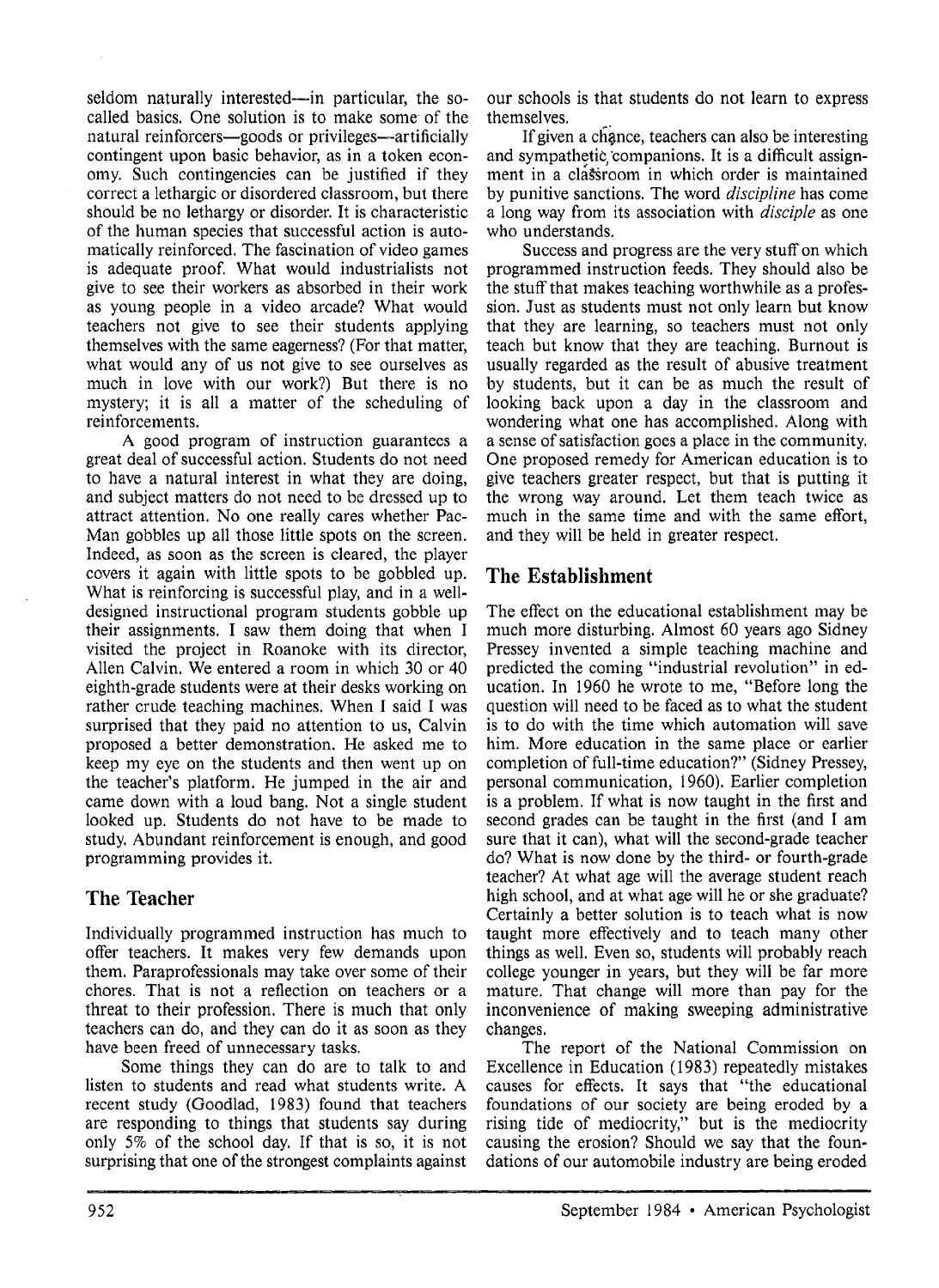by a rising tide of mediocre cars? Mediocrity is an effect, not a cause. Our educational foundations are being eroded by a commitment to laymanship and to theories of human behavior which simply do not lead to effective teaching. The report of the Convocation on Science and Mathematics in the Schools quotes President Reagan as saying that "this country was built on American respect for education. . . . Our challenge now is to create a resurgence of that thirst for education that typifies our nation's history" (Raizen, 1983, p. 1). But is education in trouble because it is no longer held in respect, or is it not held in respect because it is in trouble? Is it in trouble because people do not thirst for education, or do they not thirst for what is being offered?

Everyone is unhappy about education, but what is wrong? Let us look at a series of questions and answers rather like the series of propositions that logicians call a *sorites:*

1. Are students at fault when they do not learn? No, they have not been well taught.

2. Are teachers then at fault? No, they have not been properly taught to teach.

3. Are schools of education and teachers' colleges then at fault? No, they have not been given a theory of behavior that leads to effective teaching.

4. Are behavioral scientists then at fault? No, a culture too strongly committed to the view that a technology of behavior is a threat to freedom and dignity is not supporting the right behavioral science.

5. Is our culture then at fault? But what is the next step?

Let us review the sorites again and ask what can be done. Shall we;

1. Punish students who do not learn by flunking them?

2. Punish teachers who do not teach well by discharging them?

3. Punish schools of education which do not teach teaching well by disbanding them?

4. Punish behavioral science by refusing to support it?

5. Punish the culture that refuses to support behavioral science?

But you cannot punish a culture. A culture is punished by its failure or by other cultures which take its place in a continually evolving process. There could scarcely be a better example of the point of my book *Beyond Freedom and Dignity.* A culture that is not willing to accept scientific advances in the understanding of human behavior, together with the technology which emerges from these advances, will eventually be replaced by a culture that is.

When the National Commission on Excellence in Education (1983) said that "the essential raw materials needed to reform our educational system are waiting to be mobilized" it spoke more truly than it knew, but to mobilize them the commission called for "leadership." That is as vague a word as excellence. Who, indeed, will make the changes that must be made if education is to play its proper role in American life? It is reasonable to turn to those who suffer most from the present situation.

1. Those who pay for education—primarily taxpayers and the parents of children in private schools—can simply demand their money's worth.

2. Those who use the products of grade- and high-school education—colleges and universities on the one hand and business and industry on the other—cannot refuse to buy, but they can be more discriminating.

3. Those who teach may simply withdraw from the profession, and too many are already exercising their right to do so. The organized withdrawal of a strike is usually a demand for higher wages, but it could also be a demand for better instructional facilities and administrative changes that would improve classroom practices.

But why must we always speak of higher standards for students, merit pay for teachers, and other versions of punitive sanctions? These are the things one thinks of first, and they will no doubt make teachers and students work harder, but they will not necessarily have a better effect. They are more likely to lead to further defection. There is a better way: Give students and teachers better reasons for learning and teaching. That is where the behavioral sciences can make a contribution. They can develop instructional practices so effective and so attractive in other ways that no one—student, teacher, or administrator—will need to be coerced into using them.

Young people are by far the most important natural resource of a nation, and the development of that resource is assigned to education. Each of us is born needing to learn what others have learned before us, and much of it needs to be taught. We would all be better off if education played a far more important part in transmitting our culture. Not only would that make for a stronger America (remember Sputnik), but we might also look forward to the day when the same issues could be discussed about the world as a whole—when, for example, all peoples produce the goods they consume and behave well toward each other, not because they are forced to do so but because they have been taught something of the ultimate advantages of a rich and peaceful world.

#### **REFERENCES**

Botstein, L. (1983, June 5), Nine proposals to improve our schools. *New York Times Magazine,* p. 59.

Fisk, E, B. (Ed.). (1982, November, 14). Fall survey of education [Supplement]. *New York Times.*